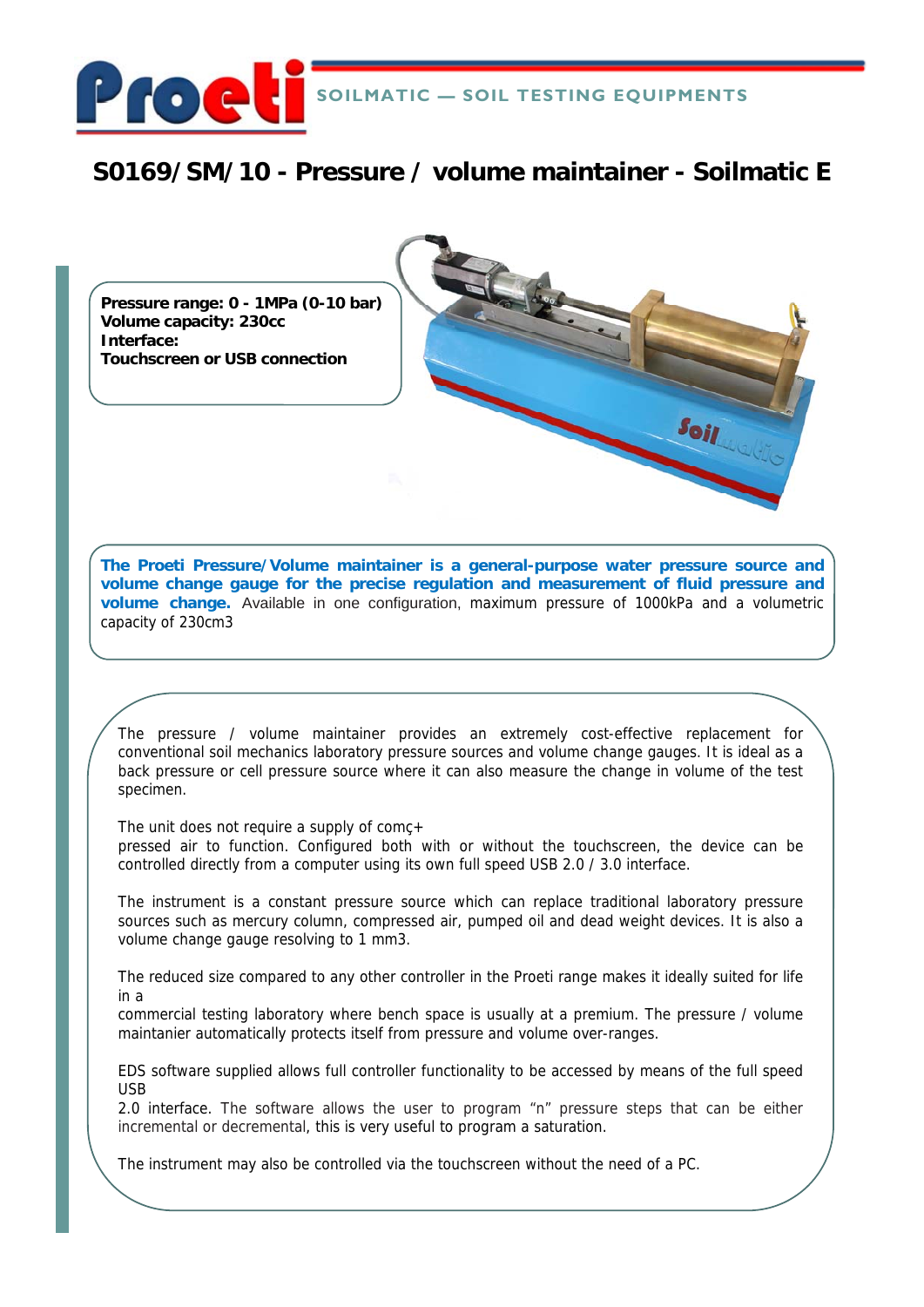

#### **Technical features:**

**Pressure range:** 0 - 1 MPa (0-10 bar) **Volumetric capacity**: 230cc **Resolution of measurement - pressure/volumen**: 0,1 KPa/1mm3 **Accuracy of measurement**: Pressure <0,10% F.E. Volume <0,3% meassured value with  $\pm$  100mm<sup>3</sup>

**Closed-loop control of pressure (PID)**: ± 0,1KPa **Dimensions**: 550 x 100 x 125 mm **Weight**: 5,5 Kg (empty) **Power**: 100-240VAC, 50-60Hz. **Ambient temperature range**: +10°C .+30°C **User interface**: Touchscreen (optional) **PC interface**: USB 2.0 + EDS software **Maximum velocity:** 0 mm<sup>3</sup>/s

# **MODELS:**

S0169/SM/10 Pressure / volumen maintainer 1000 kPa

# **APLICATIONS**

Pressure / volumen maintainers can be used:

#### TRIAXIAL TEST AND PERMEABILITY TEST

- Pressure cell
- Backpressure.
- Volume change device.

#### ADVANCED TEST

- Can be used as high precison volume change device. (0,014 mm3)
- Can be used where a high precison pressure is needed
- Can be used in research projetcs where a hydraulic gradient is needed.

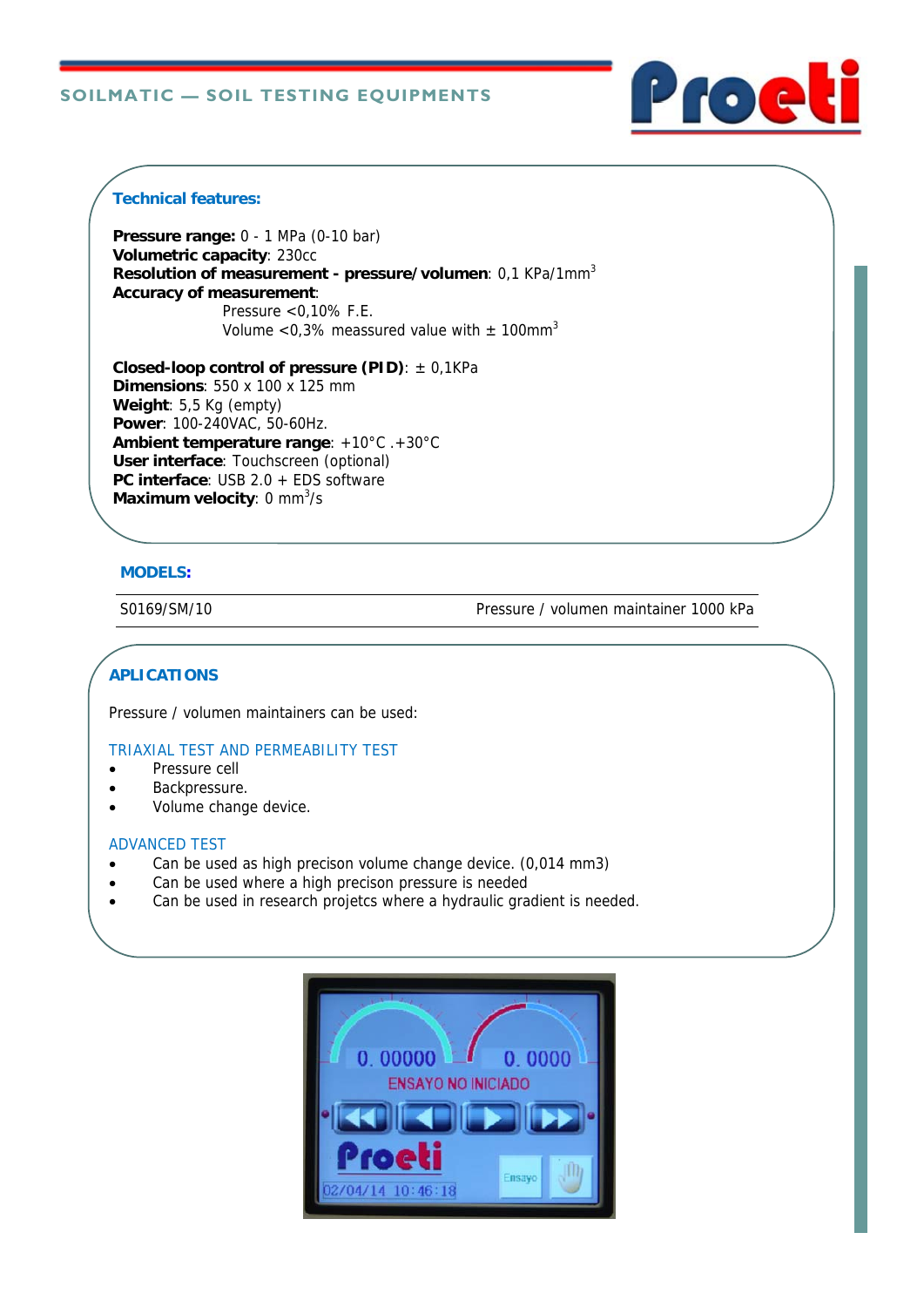

# **Pressure / volume maintainer Soilmatic Standard**

## **Pressure range:**

- 0 2MPa (0-20 bar) S0169/SM/20 0 - 3MPa (0-30 bar) - S0169/SM/30
- 0 4MPa (0-40 bar) S0169/SM/40
- 0 5MPa (0-50 bar) S0169/SM/50
- **Volume capacity:** 230cc

**Interface:** 

Touchscreen / connection USB



**The Proeti Standard Pressure/Volume Maintainer is a general-purpose water pressure source and volume change gauge.** It is designed for use in commercial and teaching soil mechanics laboratories. A motor and screw-drive actuate a piston which directly pressurises water. The pressure is regulated under closed-loop control (PID). The change in volume is measured to 1cu mm (0.001cc) by counting the pulses (encoder).

The Pressure/Volume Maintainer, typically operating at 3MPa/230cc, provides a cost-effective direct replacement for conventional soil mechanics laboratory pressure sources and volume change gauges. Above all, the device has its own computer interface and so can be controlled directly from a computer.

It is ideal as a back pressure source where it can also measure the change in volume of the test specimen. Also, it automatically protects itself from pressure and volume over-ranges

In stand-alone mode, the instrument is a constant pressure source which can replace traditional laboratory pressure sources such as mercury column, compressed air, pumped oil and dead weight devices. It is also a volume change gauge resolving to 1 mm3.

The device can be controlled directly from a computer using its own full speed USB 2.0 / 3.0 interface.

EDS software supplied allows full controller functionality to be accessed by means of the full speed USB 2.0 interface.

The software allows the user to program "n" pressure steps that can be either incremental or decremental, this is very useful to program a saturation.

The instrument may also be controlled via the touchscreen without the need of a PC.

The pressure / volume maintanier automatically protects itself from pressure and volume overranges.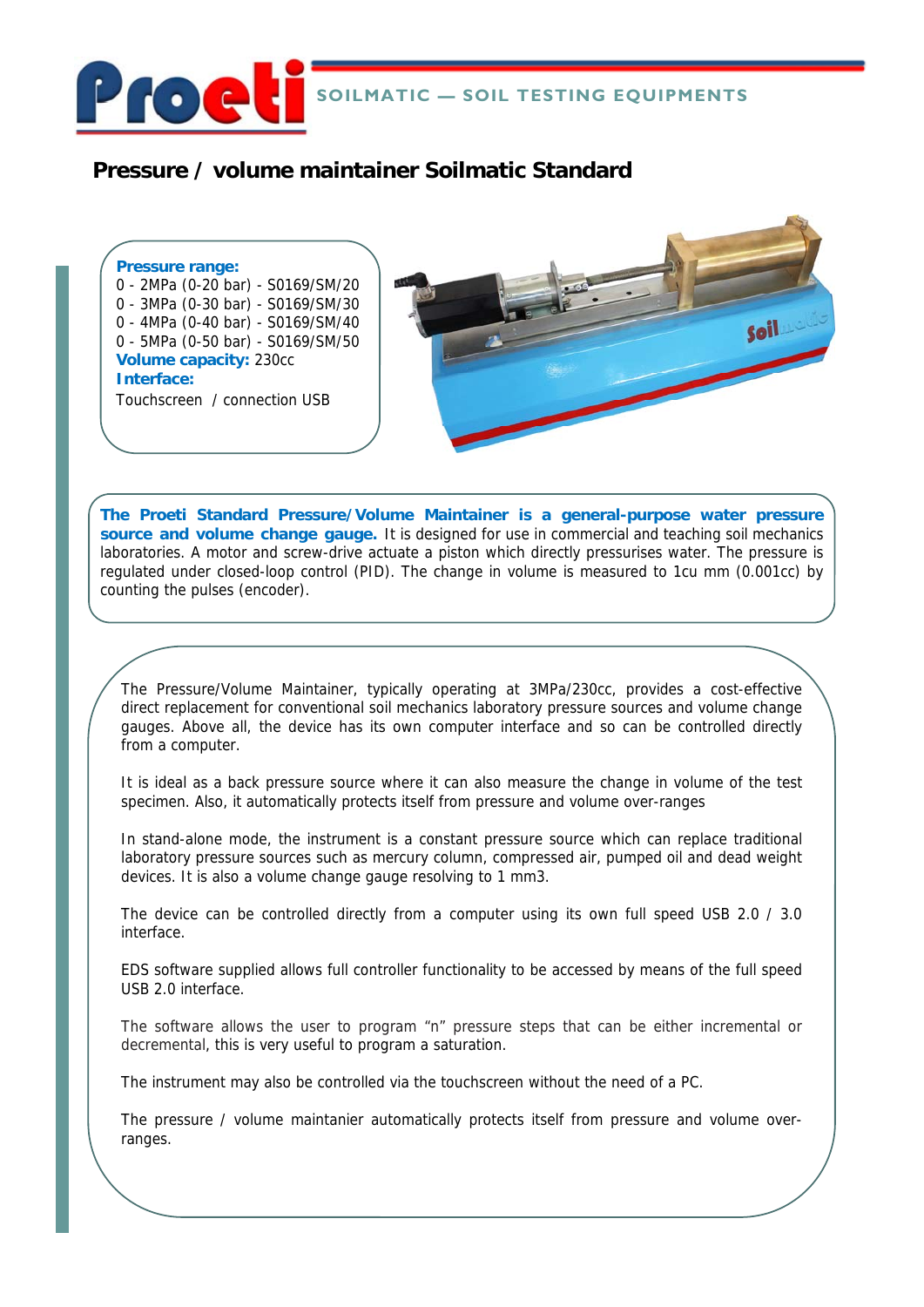

## **Technical features:**

**Pressure range:** 0 - 2 MPa (0-20 bar), 0 - 3 MPa (0-30 bar), 0 - 4 MPa (0-40 bar), 0 - 5 MPa (0-50 bar) **Volumetric capacity**: 230cc **Resolution of measurement - pressure/volumen**: 0,1 KPa/1mm3 **Accuracy of measurement**: Pressure <0,10% F.E. Volume <0,3% meassured value with  $\pm$  100mm<sup>3</sup>

**Closed-loop control of pressure (PID)**: ± 0,1KPa **Dimensions**: 550 x 100 x 125 mm **Weight**: 5,5 Kg (empty) **Power**: 100-240VAC, 50-60Hz. **Ambient temperature range**: +10°C .+30°C **User interface**: Touchscreen (optional) **PC interface**: USB 2.0 + EDS software **Maximum velocity**: 0 mm3/s

#### **MODELS:**

| S0169/SM/20 | Pressure / volumen maintainer 2000 kPa |
|-------------|----------------------------------------|
| S0169/SM/30 | Pressure / volumen maintainer 3000 kPa |
| S0169/SM/40 | Pressure / volumen maintainer 4000 kPa |
| S0169/SM/50 | Pressure / volumen maintainer 5000 kPa |

# **APLICATIONS**

Pressure / volumen maintainers can be used:

#### TRIAXIAL TEST AND PERMEABILITY TEST

- Pressure cell
- Backpressure.
- Volume change device.

# $0.00000$  $0.0000$ **ENSAYO NO INICIADO**

#### ADVANCED TEST

- Can be used as high precison volume change device. (0,014 mm3)
- Can be used where a high precison pressure is needed
- Can be used in research projetcs where a hydraulic gradient is needed.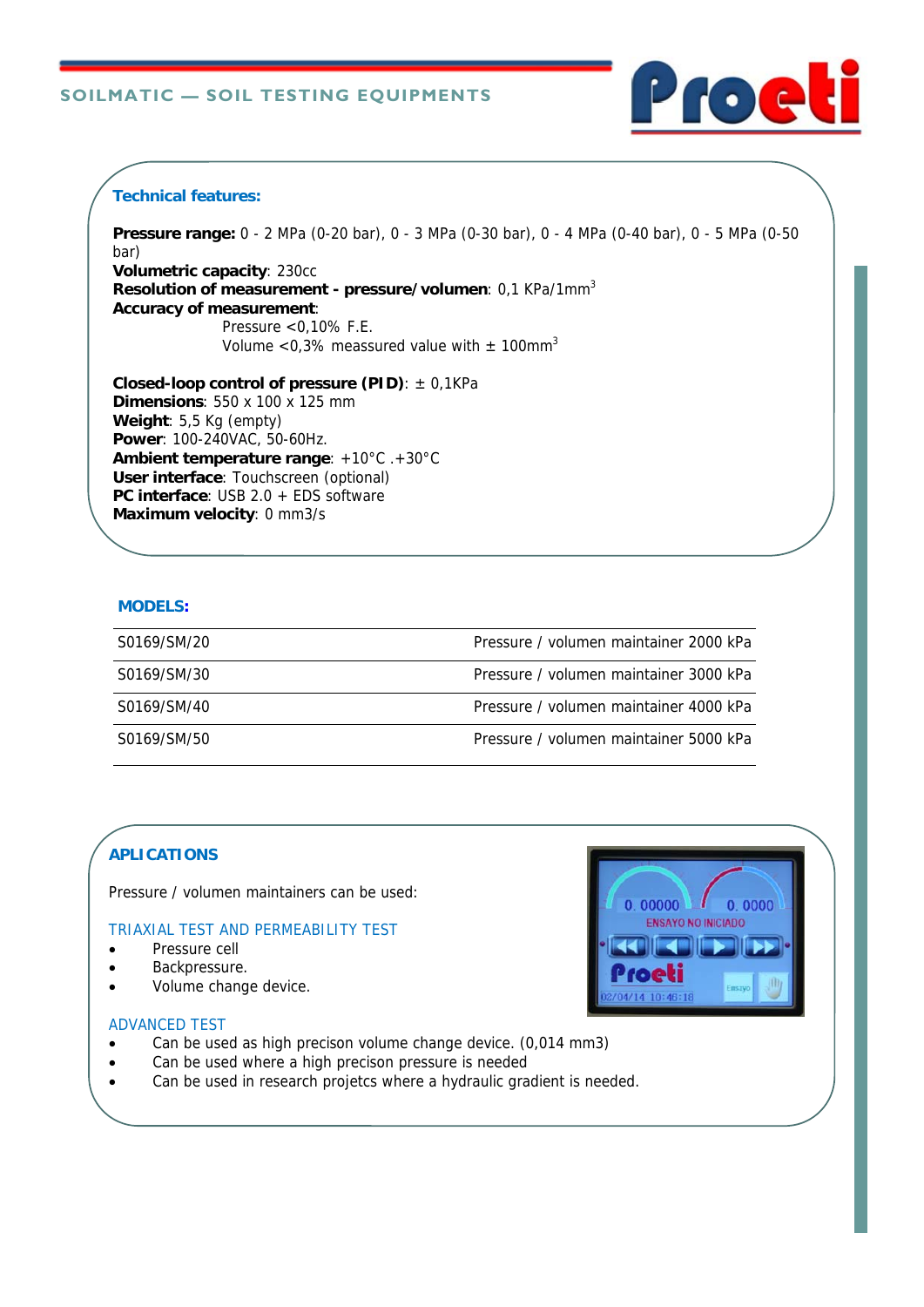

# **S0169/SME - Pressure / volumen maintainer - Soilmatic Advanced**

**Pressure / volumen maintainer Advanced Pressure range: Customer requirements Volume capacity: Customer requirements Interface: Touchscreen / USB Connection** 

**The Proeti Advanced Pressure/Volume Maintainer is a general-purpose water pressure source and volume change gauge.** It is designed for use in commercial and teaching soil mechanics laboratorios, Universities and Research Centers. A motor and screw-drive actuate a piston which directly pressurises water. The pressure is regulated under closed-loop control (PID). The change in volume is measured to 1 mm3 (0.001cc) by counting the pulses (encoder). Using an additional encoder volume resolution can be increased.

The Pressure/Volume Maintainer provides a cost-effective direct replacement for conventional soil mechanics laboratory pressure sources and volume change gauges. Above all, the device has its own computer interface and so can be controlled directly from a computer. It is ideal as a back pressure source where it can also measure the change in volume of the test specimen. Also, it automatically protects itself from pressure and volume over-ranges

In stand-alone mode, the instrument is a constant pressure source which can replace traditional laboratory pressure sources such as mercury column, compressed air, pumped oil and dead weight devices

The device can be controlled directly from a computer using its own full speed USB 2.0 / 3.0 interface.

EDS software supplied allows full controller functionality to be accessed by means of the full speed USB 2.0 interface. The software allows the user to program "n" pressure steps that can be either incremental or decremental, this is very useful to program a saturation.

The instrument may also be controlled via the touchscreen without the need of a PC.

The pressure / volume maintanier automatically protects itself from pressure and volume overranges.

#### **APLICATIONS**

Pressure / volumen maintainers can be used: TRIAXIAL TEST AND PERMEABILITY TEST

- Pressure cell
- Backpressure.
- Volume change device.

ADVANCED TEST

- Can be used as high precison volume change device. (0,014 mm3)
- Can be used where a high precison pressure is needed
- Can be used in research projetcs where a hydraulic gradient is needed.

## ROCKS TEST

- Triaxial
- **Permeability**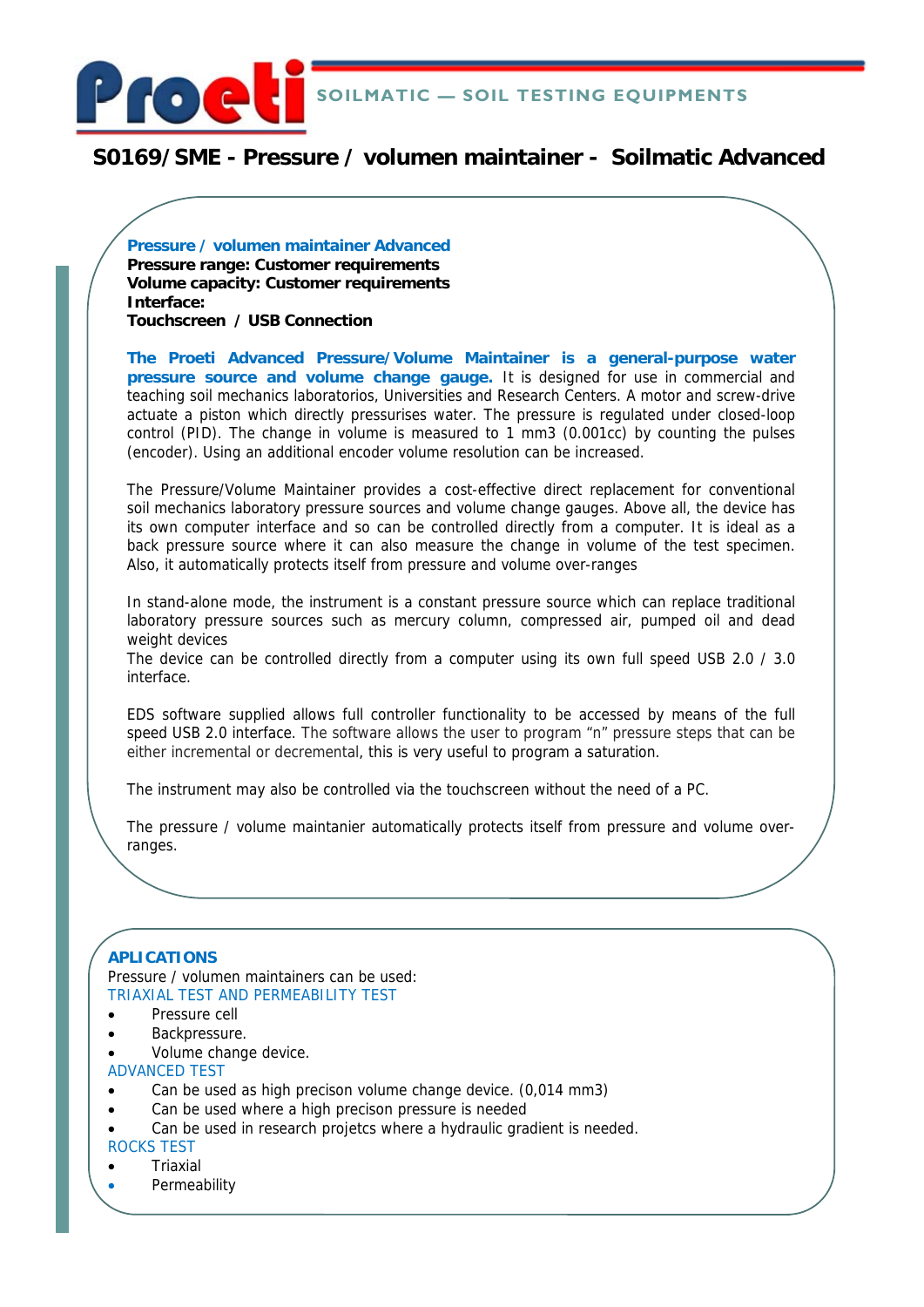

**S0169/SM/10 - Mantenedor de presión y medidor de volumen Soilmatic E**

**Rango de presión: 0 - 1MPa (0-10 bar) Capacidad volumétrica: 230cc Interface: Teclado táctil / conexión USB** 



 $s_{0jj}$ 

#### **¿Para qué sirve?**

El mantenedor de presión básico se presenta como una alternativa económica a las fuentes de presión y a los sistemas de medida de variación del volumen de los laboratorios convencionales de mecánica de suelos.

Es perfecto como fuente de presión de confinamiento o presión de cola en la cámara triaxial y mide también la variación del volumen de la probeta. De igual modo que los demás modelos de mantenedores de Proeti, no necesita aire comprimido para su funcionamiento. Se puede adquirir con un controlador de pantalla táctil o sin teclado, en este caso el dispositivo se controla directamente desde el ordenador mediante conexión USB.

Integrando la pantalla táctil, el mantenedor pasa a ser una unidad autónoma. De este modo, el dispositivo se convierte en una fuente de presión constante e independiente, con capacidad para sustituir a las fuentes de presión tradicionales tales como la columna de mercurio, el aire comprimido, etc.

El reducido tamaño del mantenedor, comparado con cualquier otro modelo de la competencia, lo hace apropiado para ser utilizado en laboratorios comerciales de ensayo, donde el espacio a veces es más reducido. Además cuenta con un sistema de seguridad automático contra sobrepresiones y variaciones de volumen excesivas.

El software asociado es intuitivo y permite un control total del dispositivo. De tal forma que admite la programación de escalones de presión. Esta opción es muy útil cuando se desea programar una secuencia incremental de presiones para realizar la saturación de una muestra.

El equipo también se puede controlar solo con el teclado, sin necesidad de ordenador.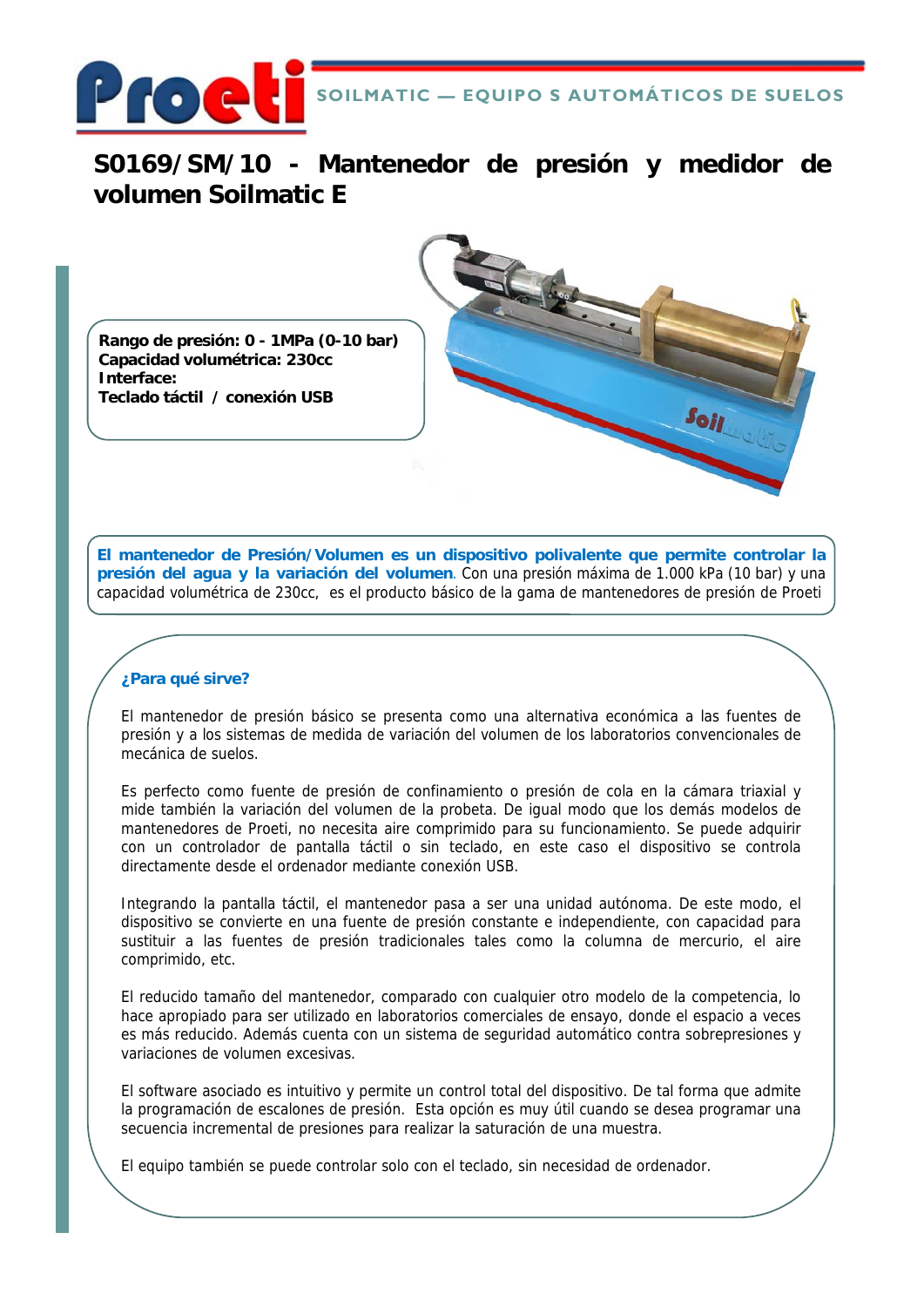#### **SOILMATIC — EQUIPO S AUTOMÁTICOS DE SUELOS**



#### **Especificaciones técnicas:**

**Rango de presión:** 0 - 1 MPa (0-10 bar) **Capacidad volumétrica (nominal**): 230cc **Resolución de la medida de presión/volumen**: 0,1 KPa/1mm3 **Precisión de la medida**: Presión <0,10% F.E.

Volumen <0,3% valor medido con  $\pm$  50mm<sup>3</sup>

**Control de la presión con PID en lazo cerrado**: control a ± 0,1KPa **Dimensiones**: 550 x 100 x 125 mm **Peso**: 5,5 Kg (sin fluido) **Alimentación**: 100-240VAC, 50-60Hz. **Temperatura de operación**: +10°C .+30°C **Interfaz de usuario**: mediante software desde el ordenador o a través de pantalla táctil (opcional) **Interfaz PC**: puerto USB 2.0, para el control y adquisición de datos de presión y de volumen **Velocidad máxima de llenado/vaciado**: 0 mm3/s

#### **MODELOS:**

S0169/SM/10 Mantenedor de presión / medidor de volumen 1000 kPa

# **APLICACIONES**

Los mantenedores pueden ser empleados y configurados como:

ENSAYOS TRIAXIALES Y ENSAYOS DE PERMEABILIDAD

- Presión lateral, confinamiento o celda
- Presión en cola inferior, contrapresión.
- Presión en cola superior.
- Equipo de cambio de volumen.

#### ENSAYOS DE AVANZADOS

- Pueden ser empleados como equipos que miden el volumen con gran precisión.
- Pueden ser empleados como equipos que aplican un gradiente hidráulico acelerando saturaciones, consolidaciones y ensayos de permeabilidad.

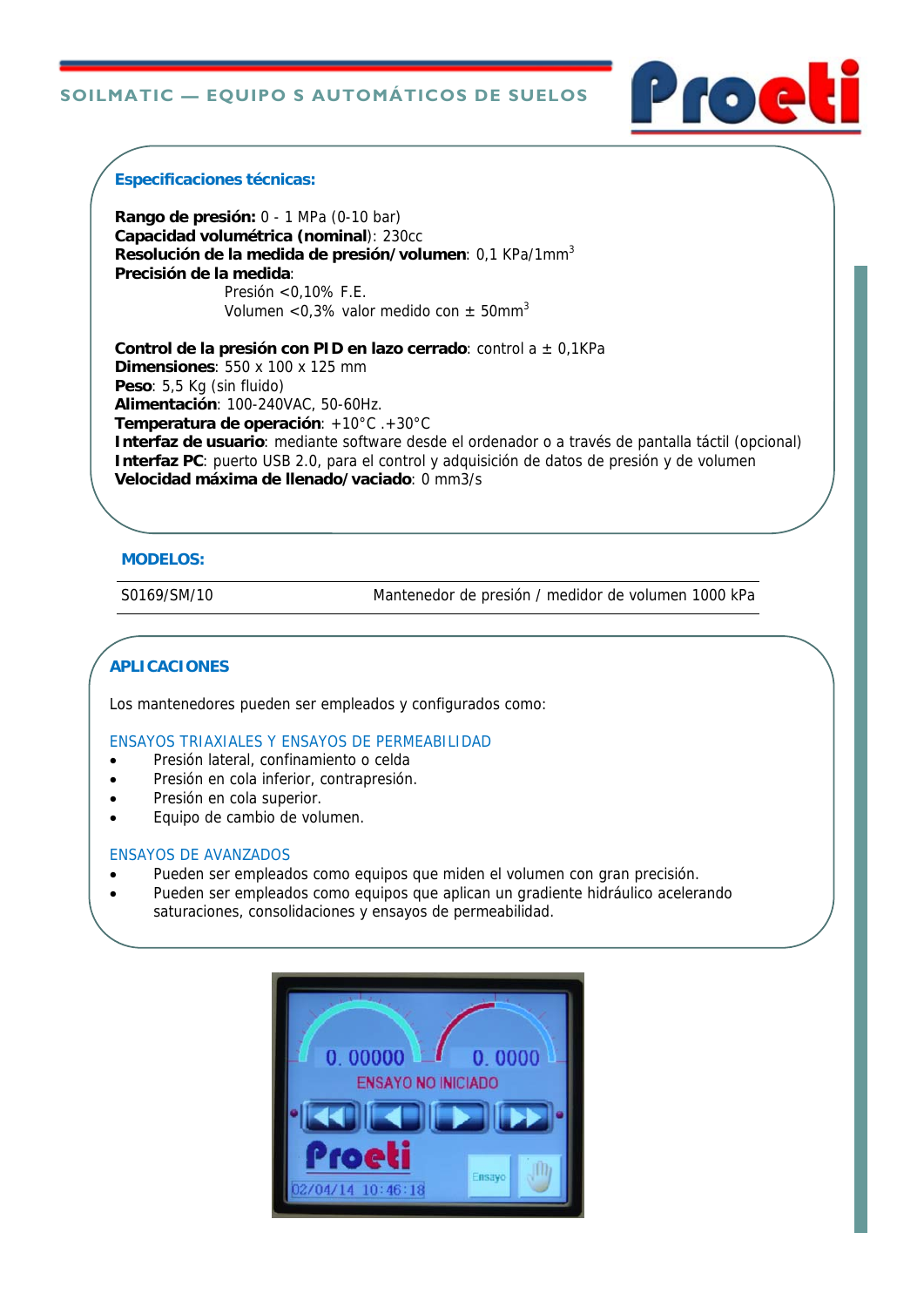

# **Mantenedores de presión y medidor de volumen Soilmatic B**

**Rango de presión:**  0 - 2MPa (0-20 bar) - S0169/SM/20 0 - 3MPa (0-30 bar) - S0169/SM/30 0 - 4MPa (0-40 bar) - S0169/SM/40 0 - 5MPa (0-50 bar) - S0169/SM/50 **Capacidad volumétrica:** 230cc **Interface:** Teclado táctil / conexión USB



**El mantenedor de Presión y Volumen de Proeti es un dispositivo polivalente que permite controlar la presión del agua y la variación del volumen.** Fue creado para ser usado en laboratorios comerciales de mecánica de suelos y para centros de enseñanza. Un motor continuo y un tornillo sin fin activan un pistón, que presuriza directamente el agua. La presión se regula mediante un control PID en lazo cerrado. La variación del volumen se mide a una resolución de 1mm<sup>3</sup> (0,001cc), a partir de los pulsos de un encoder. Posee una capacidad de 230cc, es el producto intermedio de la gama de mantenedores de presión de Proeti

# **¿Para qué sirve?**

El mantenedor de presión más utilizado es el modelo que puede trabajar a 3MPa. Se presenta como una alternativa económica a las fuentes de presión y a los sistemas de medida de variación del volumen de los laboratorios convencionales de mecánica de suelos y Universidades o Centros de Investigación.

Es perfecto como fuente de presión de confinamiento o presión de cola en la cámara triaxial y mide también la variación del volumen de la probeta. De igual modo que los demás modelos de mantenedores de Proeti, no necesita aire comprimido para su funcionamiento.

Se puede adquirir con un controlador de pantalla táctil o sin teclado, en este caso el dispositivo se controla directamente desde el ordenador mediante conexión USB.

Integrando la pantalla táctil, el mantenedor pasa a ser una unidad autónoma. De este modo, el dispositivo se convierte en una fuente de presión constante e independiente, con capacidad para sustituir a las fuentes de presión tradicionales tales como la columna de mercurio, el aire comprimido, etc.

El reducido tamaño del mantenedor, comparado con cualquier otro modelo de la competencia, lo hace apropiado para ser utilizado en laboratorios comerciales de ensayo, donde el espacio a veces es más reducido.

Además cuenta con un sistema de seguridad automático contra sobrepresiones y variaciones de volumen excesivas.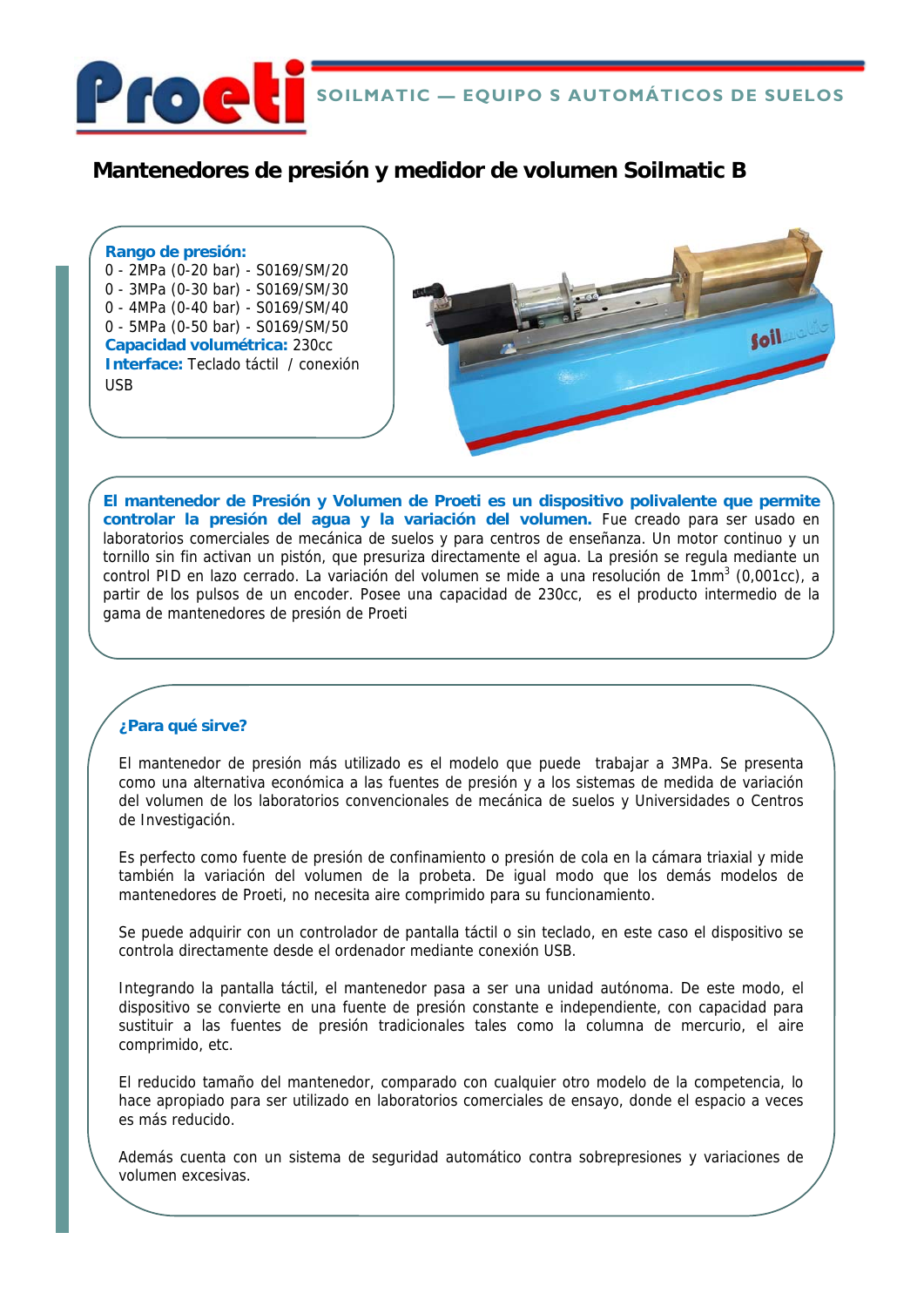# **SOILMATIC — EQUIPO S AUTOMÁTICOS DE SUELOS**



El software asociado es intuitivo y permite un control total del dispositivo. De tal forma que admite la programación de escalones de presión. Esta opción es muy útil cuando se desea programar una secuencia incremental de presiones para realizar la saturación de una muestra. El equipo también se puede controlar solo con el teclado, sin necesidad de ordenador.

**Especificaciones técnicas: Rango de presión:** 0 - 1 MPa (0-10 bar), 0 - 2 MPa (0-20 bar), 0 - 3 MPa (0-30 bar), 0 - 4 MPa (0- 40 bar), 0 - 5 MPa (0-50 bar) **Capacidad volumétrica (nominal**): 230cc **Resolución de la medida de presión/volumen**: 0,1 KPa/1mm3 **Precisión de la medida**: Presión <0,10% F.E. Volumen <0,3% valor medido con  $\pm$  50mm<sup>3</sup>

**Control de la presión con PID en lazo cerrado**: control a ± 0,1KPa **Dimensiones**: 550 x 100 x 125 mm **Peso**: 5,5 Kg (sin fluido) **Alimentación**: 100-240VAC, 50-60Hz. **Temperatura de operación**: +10°C .+30°C **Interfaz de usuario**: mediante software desde el ordenador o a través de pantalla táctil (opcional) **Interfaz PC**: puerto USB 2.0, para el control y adquisición de datos de presión y de volumen

**Velocidad máxima de llenado/vaciado**: 0 mm3/s

#### **MODELOS:**

| S0169/SM/20 | Mantenedor de presión / medidor de volumen 2000 kPa |
|-------------|-----------------------------------------------------|
| S0169/SM/30 | Mantenedor de presión / medidor de volumen 3000 kPa |
| S0169/SM/40 | Mantenedor de presión / medidor de volumen 4000 kPa |
| S0169/SM/50 | Mantenedor de presión / medidor de volumen 5000 kPa |

# **APLICACIONES**

Los mantenedores pueden ser empleados y configurados como:

#### ENSAYOS TRIAXIALES Y ENSAYOS DE PERMEABILIDAD

- **•** Presión lateral, confinamiento o celda
- **•** Presión en cola inferior, contrapresión.
- Presión en cola superior.
- Equipo de cambio de volumen.

#### ENSAYOS DE AVANZADOS

- Pueden ser empleados como equipos que miden el volumen con gran precisión.
- Pueden ser empleados como equipos que aplican un gradiente hidráulico acelerando saturaciones, consolidaciones y ensayos de permeabilidad.